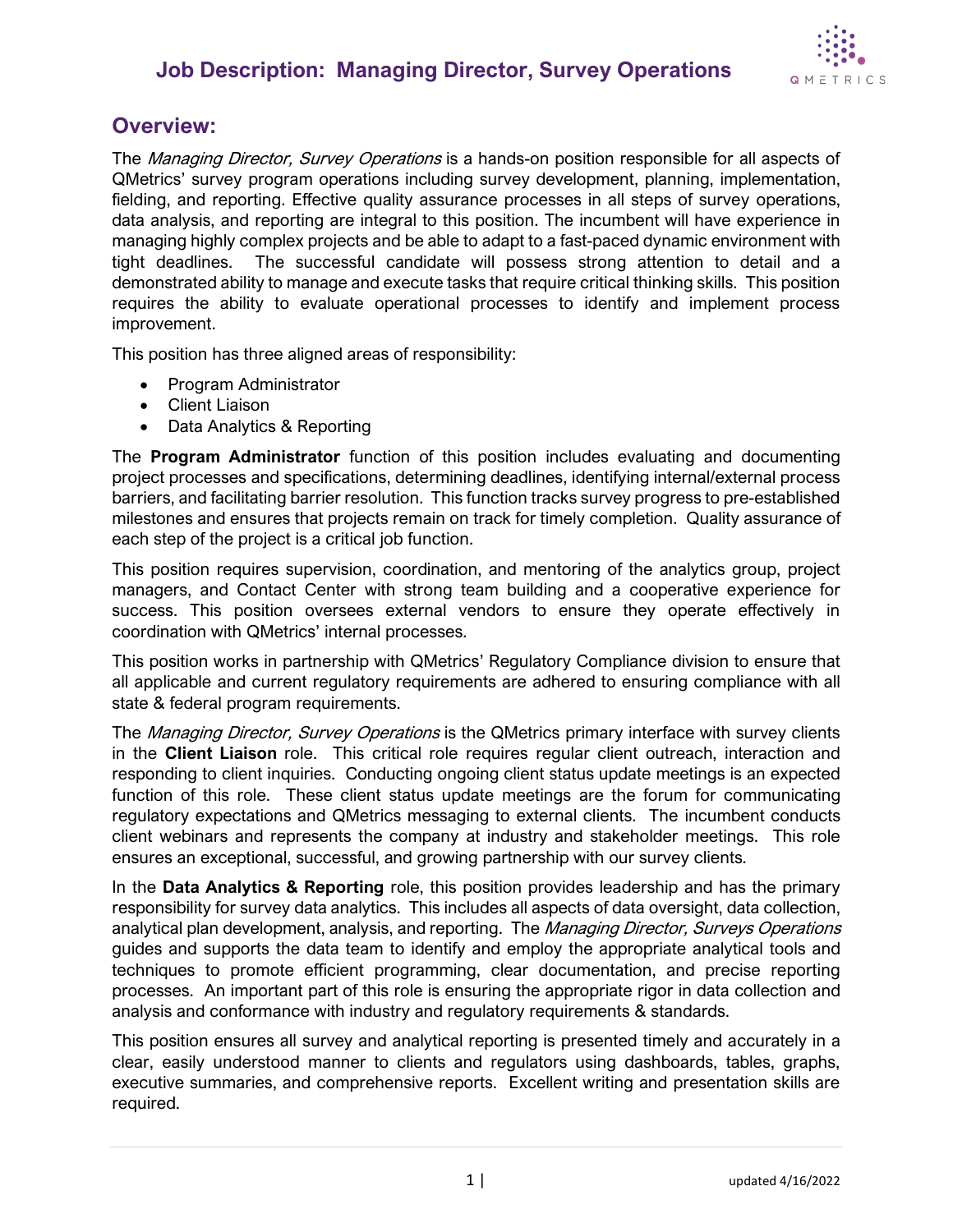## **Job Description: Managing Director, Survey Operations**



QMetrics is a California state-approved PAAS *Validator and Administrator*, this position is responsible for the operational oversight of the validation program including pre-validation and post-validation activities that include client engagement, data analysis, quality assurance, and report-writing.

QMetrics current survey activities include:

- California (CA) Department of Managed Health Care (DMHC) required Provider Appointment Availability Survey (PAAS)
- CA DMHC required Provider Satisfaction Survey (PSS)
- CA DMHC required Provider After-Hours Survey (PAHS)
- Department of Health Care Services (DHCS) Emergency Access Survey (Medi-Cal)
- Client-specific Quality/Access surveys as requested by new and existing clients

The Managing Director, Survey Operations will lead the QMetrics Surveys center of excellence while identifying, developing, and collaborating with the executive team on growth strategies for expansion of the division which includes market competitive assessments, industry research, and innovative solutioning. This position reports to the Chief Health Economist who is the chief data strategist of the company.

### **Qualifications:**

#### **Education/Certification:**

- BA/BS in management, business, economics, or a related field
- **Master's degree strongly preferred**
- **Equivalent combination of education and/or work experience may be substituted**

#### **Required Relevant Work Experience:**

- 5 years leadership experience planning and implementing new programs & departments
- 5 years of oversight experience in survey or healthcare operations
- 3 years of experience with multi-modal survey administration
- 3 years of experience with survey data analysis and reporting
- **5** 3 years demonstrated experience as primary liaison for external clients and/or vendors.

#### **Specialized Knowledge, Skills, and Abilities:**

- Knowledge of healthcare delivery systems, managed care, and regulatory requirements
- **Proficient with MS Office 365, Sharepoint, and Teams**
- **Proficient with Project Management tools**
- <sup>3</sup> 3 years designing reports and / or data visualizations using industry standard tools